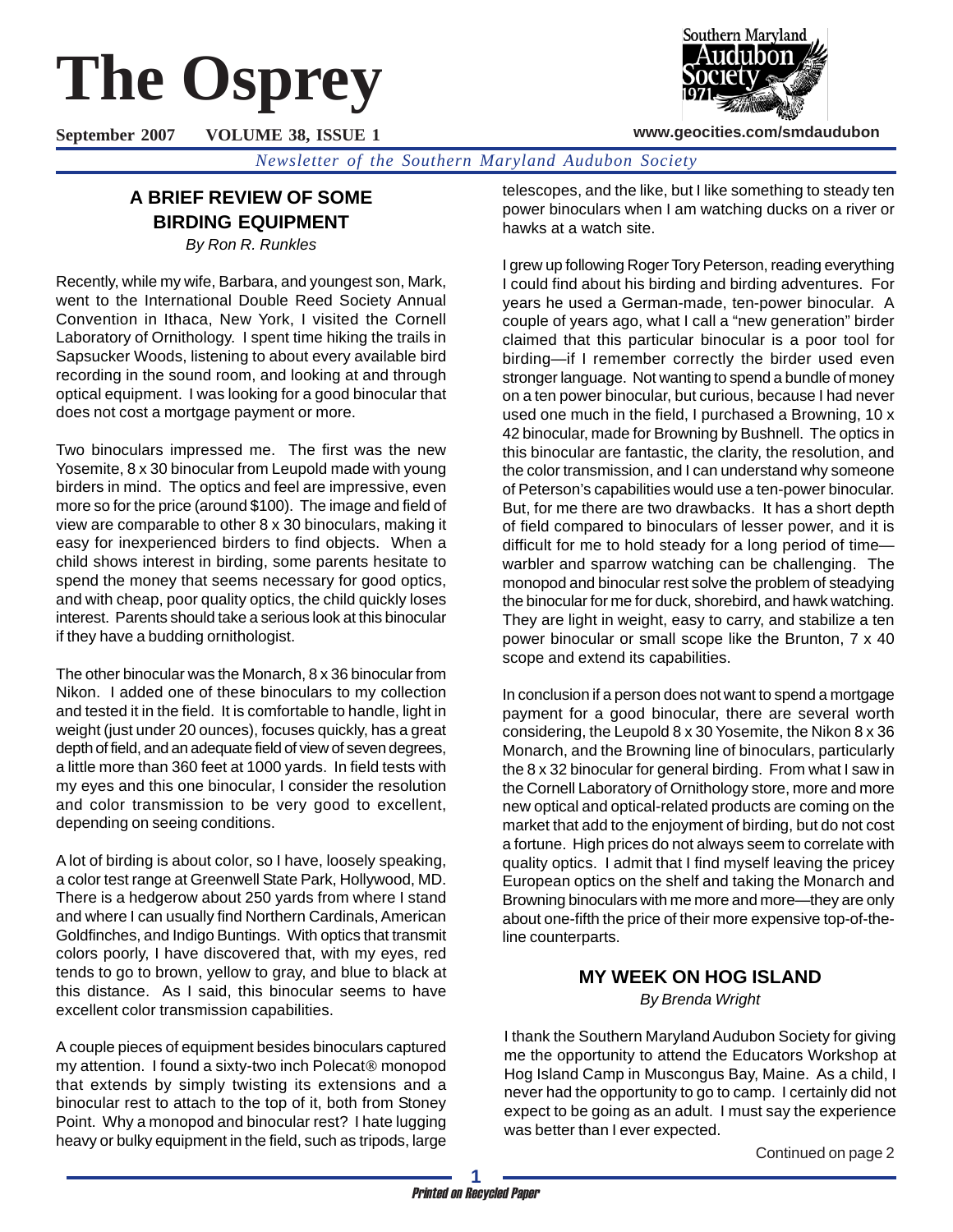Each day started with a bird walk at 6:00 AM. As a novice birder, I was surprised to find out that bird walks don't necessarily involve a lot of walking. Our group spent most of it's time sitting on the porch with binoculars in one hand and a cup of coffee or tea in the other. Tom, our guide was amazing; he would point out all the different birds fluttering around in the spruce, apple and birch trees. I can finally add some warblers to my list, including Blackburnian Warbler.

During all the educational sessions the same theme kept recurring, the need to get children outside, to get them seeing, smelling and touching the natural world around them. After being at Hog Island, and doing just that, I am very excited about getting to work to put what I have learned into action with all the children that visit Hard Bargain Farm.

The week was full of amazing opportunities, to discover, explore and learn about the natural history of the Maine Coast. An extensive nature walk through the spruce forest and the exploration of several tidal pools were two of our more interesting and educational activities. During a trip to a nearby island to see Atlantic Puffins and Razorbills, we were fortunate to also see a colony of Harbor Seals and have porpoises swimming around our boat. Seeing these animals in the wild was a definite WOW moment for me.

Too quickly the week came to an end. Our last night everyone shared a special meal, fresh lobster right out of Muscongus Bay, what could be better than that? The next morning we said good-by to Hog Island and all of its beauty, wildlife, and wonder. It is a place I will never forget and hope to be able to visit again.

 (*Brenda Wright, naturalist at the Alice Furguson Foundation's Hard Bargain Farm, received the SMAS Audubon Ecology Camp Scholarship for 2007, to promote education of children in conservation and wildlife issues.*)

# **PLANNED FOR SEPTEMBER 29**

Our annual fund-raiser Yard Sale is planned for Saturday, Sept. 29, 8 a.m.-2 p.m. (rain date Sept. 30). Julie and Will Daniel have again generously offered their premises on MD Rte 5 for the sale. Start collecting things you no longer need for recycling to help support our education programs. No clothes or books, but clean household and yard items in working order are ready sellers, as are small furniture pieces. Items can be dropped off **after September 1** at the Daniels at 6622 Leonardtown Road (301-274-5756) or may be brought the day of the sale. Help is always needed for this fun event!

# **REPORTS FROM THE FIELD**

#### **Rare nuptial display observed, May 19, 2007 by Ernest Willoughby.**

On May 19 several of our members observe one of the mainstays of the Southern Maryland Audubon Society engaging in a pair-bonding display involving the mutual sharing of particularly desirable food morsels. Robert John (Bob) Boxwell, past President of SMAS, and currently our webmaster and member of the Newsletter and Publications Committee, married Joanne Frances Bona at the Resurrection of Our Lord Church, Philadelphia, PA. The display, pictured below, occurred a little while later at the Philadelphia Quartet Country Club. Congratulations to the happy couple!



Mates reinforcing pair-bond in mutual feeding ritual. (Note the special nuptial dress of the pair.) Photo by Harry Kriemelmeyer.

#### **Calvert County Birdathon, May 5, by Tyler Bell.**

This year the Calvert birdathon team consisted of Arlene Ripley, John Hubbell and me. We met at 2:50 AM at the park and ride at Rts. 2 & 4. The first bird on our list was a Northern Mockingbird singing in the light of the parking lot.

We drove down Lower Marlboro Rd. toward Smoky Rd. and the managed hunting area there. A bird that we had missed in years' past turned out to be relatively easy both here and at King's Landing: Whip-poor-will. We had several Barred Owls calling at Smoky Rd. and an Eastern Screechowl at King's Landing. We found a Great Horned Owl calling along Mackall Rd. just before sunrise and found a Barn Owl to close out the likely owls for the day.

At sunrise, the Grasshopper Sparrows were singing along Cage Rd. but Bobolinks weren't to be found either at Cage and Mackall or at the end of Soller's Wharf Rd. They were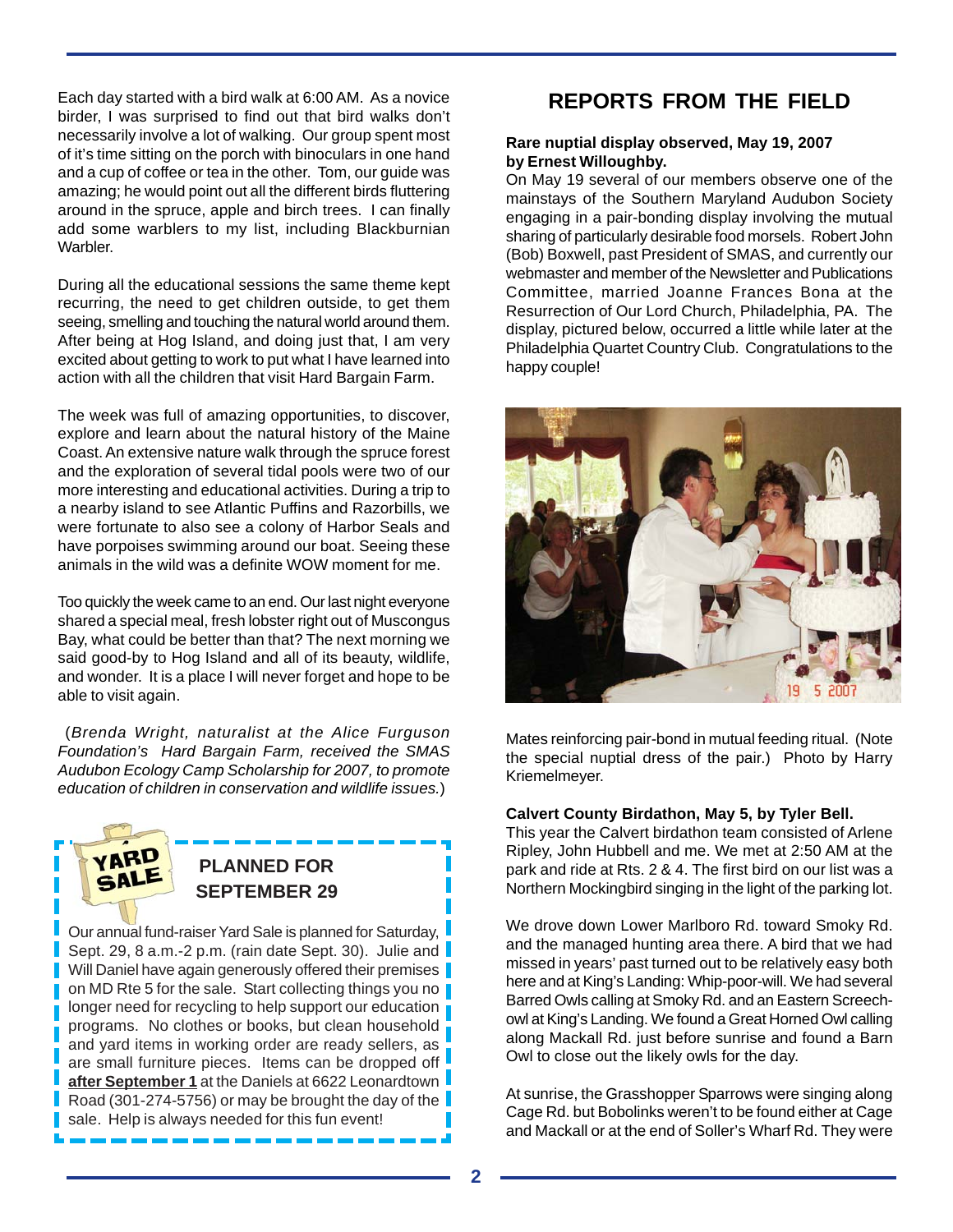to show up in numbers by the next week. But we did get Eastern Meadowlarks at both of the above locations.

Next we headed for Flag Ponds to beat the crowds. Fortunately, Arlene, as a volunteer, has gotten permission to enter in off hours. It's nice to bird there before the 9 a.m. gate time which is late for some of the best birding. Shorebirds were scarce but we did get a Marsh Wren and several Seaside Sparrows near the ponds at the point. A Solitary Sandpiper at Duncan's Pond proved to be the only one of the day.

When we had covered the area as best we could, we went to Calvert Cliffs State Park, usually the best warbler spot in the county. Not this time! We had to work hard for the few new birds and the only benefit to hauling the scope and tripod all the way to the beach was a distant look at a Peregrine Falcon on the liquid natural gas terminal. We didn't even need Red-headed Woodpecker as John had found one, the first for the park, at Flag Ponds. The usually reliable Prothonotary Warblers were absent and we only lucked into one at the very end of the trail, in the rain, at Battle Creek Cypress Swamp near the end of the day.

Lunchtime found us in Solomons. After a nutritious lunch of fast food, we headed into Asbury to whiff on Rock Pigeon which we did manage to find under the Solomons bridge. Then it started to rain and never completely stopped until sundown. Arlene and I started to flag at the end of the day but John persisted and dug out several birds that were skulking in various areas along the way.

Our final stop was at Warrior's Rest along Parker's Creek. It had cooled significantly and though the rain had stopped, the marsh birds were not cooperative. We heard a Sora vocalize twice and that was it. We waited there for about 45 minutes before the quiet and the mosquitoes made us throw in the towel. Still, we ended up with a very respectable 131 species! That was our best effort yet. I can't even imagine what it might have been had we gotten some of the easy birds that we missed like Ruby-throated Hummingbird, Semipalmated Sandpiper and Bobolink and several of the warblers. Oh well, there's always next year. Coincidentally, the Charles county team was only one species behind and the St. Mary's team tied us at 131. That's the closest score ever. It would have been remarkable if we had had a three way tie!

#### **Charles County Birdathon, May 5, by George Jett.**

On May 5 Gwen Brewer, Bill Hubick, Tom Feild, and I made a run at the Charles County Big Day record while doing a fund raising event for the Cerulean Warbler Preserve in Colombia.

We finished with 130 species, one short of the big day record. This was not for a lack of effort. We started at 3 AM

## **FOSTER PARENTS NEEDED**



Southern Maryland Audubon Society sponsors the banding of nestling birds of prey, or raptors, with serially numbered aluminum bands in cooperation with the Bird Banding Laboratory of the U. S. Department of the Interior, as part of our bird research and conservation activities in Southern Maryland. Limited numbers

of Osprey and Barn Owl nestlings become available each year for adoption. The gift of \$10 for an Osprey adoption, or of \$25 for a Barn Owl adoption, contributes to a special fund for the support of raptor research and raptor conservation projects. The foster parent receives:

- A certificate of adoption with the number of the U. S. Department of the Interior band, and the location and date of the banding.
- Information on the ecology and migration patterns of the species, photo of a fledgling, and any other information on whereabouts or fate of the bird that may be available.

Interested? Here's how to become a foster parent of an Osprey or a Barn Owl. Send \$10.00 for each Osprey, or \$25 for each Barn Owl to:

**Southern Maryland Audubon Society ATTN: Adoption Program 11350 Budds Creek Rd. Charlotte Hall, Maryland 20622**



| <b>ADOPT A RAPTOR</b>                                                  |  |  |  |  |
|------------------------------------------------------------------------|--|--|--|--|
| Name:                                                                  |  |  |  |  |
| Address:                                                               |  |  |  |  |
|                                                                        |  |  |  |  |
|                                                                        |  |  |  |  |
| I wish to adopt (check one):                                           |  |  |  |  |
| (number of) Osprey, \$10.00 each<br>(number of) Barn Owl, \$25.00 each |  |  |  |  |
| <b>Amount Enclosed:</b>                                                |  |  |  |  |
| (Make checks payable to:                                               |  |  |  |  |
| <b>Southern Maryland Audubon Society)</b>                              |  |  |  |  |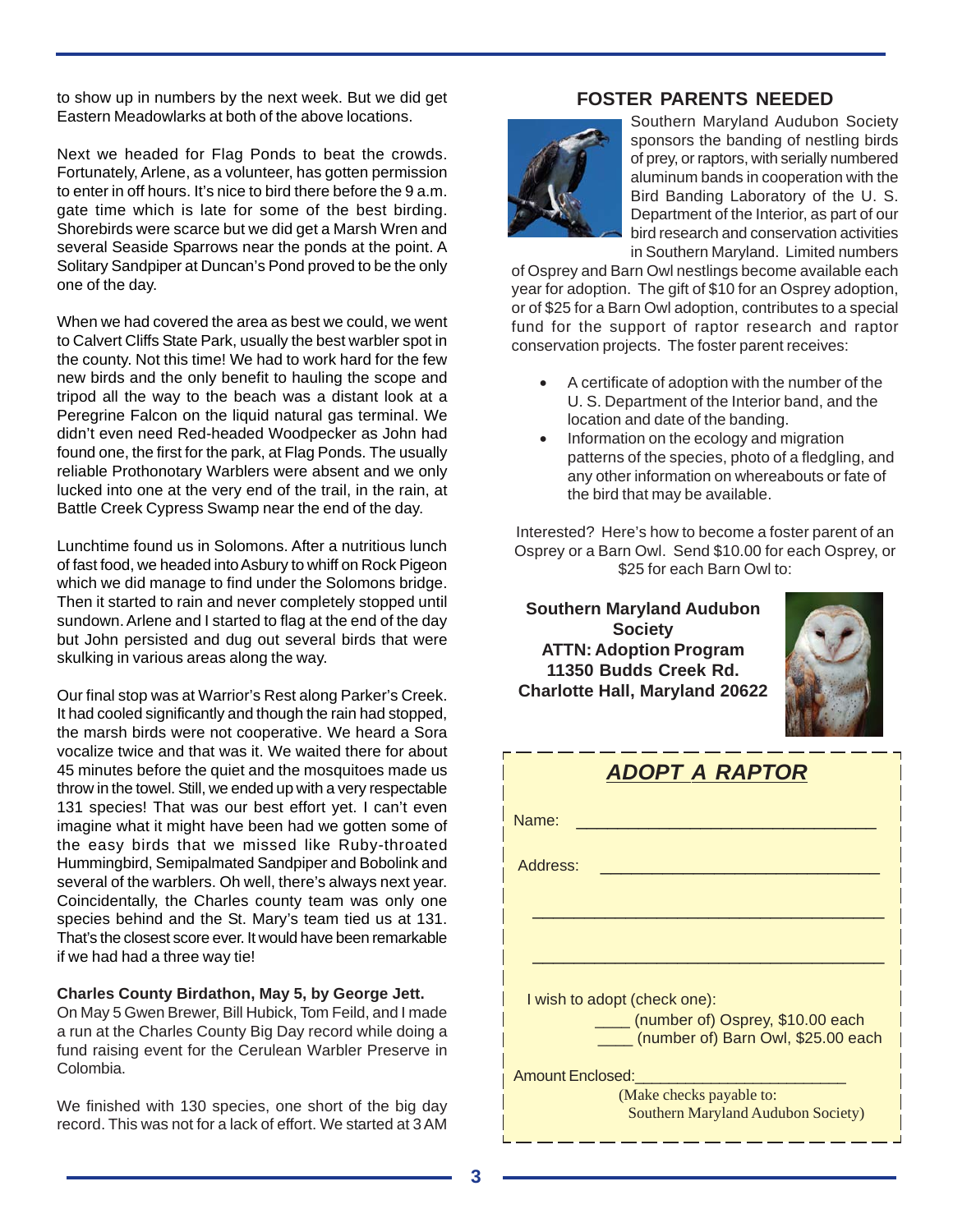and birded until well after 10 PM. The afternoon rain may have been the main reason we did not break the record. It started raining in Charles County around 1 PM and continued until 8 PM. The rain may also have helped us find the three Cattle Egrets and one adult Little Blue Heron, but the songbirds went totally silent. They were smarter then the team members who stayed out in the rain trying to eke out one more species.

Our first bird was my most wanted. We all heard Whip-poorwill from our back yard just before we hit the road. Likely a migrant since I have not heard it since May 5. The last species was a Black-crowned Night-heron in Benedict. After dark my motto is "When all else fails, clap your hands". I clapped, the night-heron said hello, and we said good night. We did pretty well on night birds with four owl species, Virginia Rail, and one nightjar (the Whip-poor-will), but could not get the recently reported Chuck-will's-widow to sing. Day brought a flurry of activity and many quick stops getting those morning songsters, and some true migrants. Most of the breeding birds were staked out in advance, and were eventually tallied. We had our 100<sup>th</sup> species by 10:55 AM. What a start. The sky was heavily overcast with rain threatening, but we were hopeful. We had a lot more common birds to go, but by 1 PM the rains came and steady until after dark.

Some statistics tell the story that the county record of 131 will eventually fall. It is a matter of time and weather conditions. We tallied a total of five species of herons, which is good for this area of the coastal plain. We also had a good number of nesting songbirds, but only three species of swallows (poor), and 17 species of warblers (poor since most were breeders), but few true migrants like Black-throated Blue. Other migrants included an early Swainson's Thrush and a late Rose-breasted Grosbeak singing, but no other migrants could be found after the rain started.

We also had some huge misses like Great Egret (never missed before), Solitary Sandpiper (I had several stakeout locations the day before), Yellow-billed Cuckoo (common but maybe too early for a reliable spot), and Hairy Woodpecker (old reliable in the back yard failed me for the first time). Counts of waterfowl (6 species) and shorebirds (8 species) were also lower then expected. 130 species with weather like this is respectable, but I think 150 are possible.

Some memorable moments bring smiles to my face as I write this, such as staring at the Shoppers World sign after dark trying to see if there were Rock Pigeons (they count), hearing the song of a House Wren at Cobb Island in a steady rain (high fives for all on that one), and quietly observing the neighbor's staked out Red-shouldered Hawk nest.

Demonstrating the plight of the Cerulean Warbler, we could not find one even with lots of scouting, and the long day in the field, but we did find an American Redstart. Perhaps

with your support, next year we will be able to find Cerulean Warbler for our list.

I thank the many great conservationists who helped support the beautiful Cerulean Warbler. With your help, we raised over \$2500 for the Cerulean Warbler Preserve.

Many supporters have sent in their checks, and I thank you. If you have not please send your checks, made out to the **American Bird Conservancy** with a note on the check for the Cerulean Warbler appeal, to me at: George M. Jett , 9505 Bland Street, Waldorf, Maryland 20603.

#### **June 9 field trip to Myrtle Grove by George Jett.**

On June 9 four birders joined Gwen Brewer and me to walk around Myrtle Grove Wildlife Management Area. The three and one-half hour foray netted exactly 51 species. Highlights on the fresh, warm day were my first Great Egret of the year, and Green and Great Blue Heron. Also present were the resident Red-shouldered Hawk, and Barred Owls (a possible family trio singing along the back dykes was a treat for all). We also had one Wild Turkey run away heading down the back impoundment, and a very cooperative Acadian Flycatcher stepped out of his forest to view the birding contingent.

All three local nesting Vireos were located along the way. They are White-eyed, Yellow-throated, and Red-eyed. It is convenient to have accurately described names for one's bird list. It is far easier to understand these names then the hard to see Red-bellied Woodpeckers I often get asked about from new birders.

Myrtle Grove is a good place to find the mimics and we easily located two of our three nesting species. Gray Catbird was absent on this trip. We did see and hear good numbers of Brown Thrashers and Northern Mockingbirds.

Gwen's keen hearing picked out a small flock of Cedar Waxwings as we picked up nine species of nesting warblers. The warbler contingent included Black & White, Prothonotary, Kentucky, Hooded, American Redstart, and a very cooperative Yellow-breasted Chat. We completed out list by adding both nesting species of tanagers - Scarlet and Summer.

Many of the usual suspects like Downy Woodpecker, Carolina Wren, Blue-gray Gnatcatcher, Eastern Towhee, Chipping Sparrow, and Common Grackle were also added to our total.

All six participants had a productive but short visit on the last SMAS fieldtrip of this season. Come join our next field trips, September 2 at Calvert Cliffs State Park, and September 22 at Point Lookout State Park (see September Events on page 6 for details).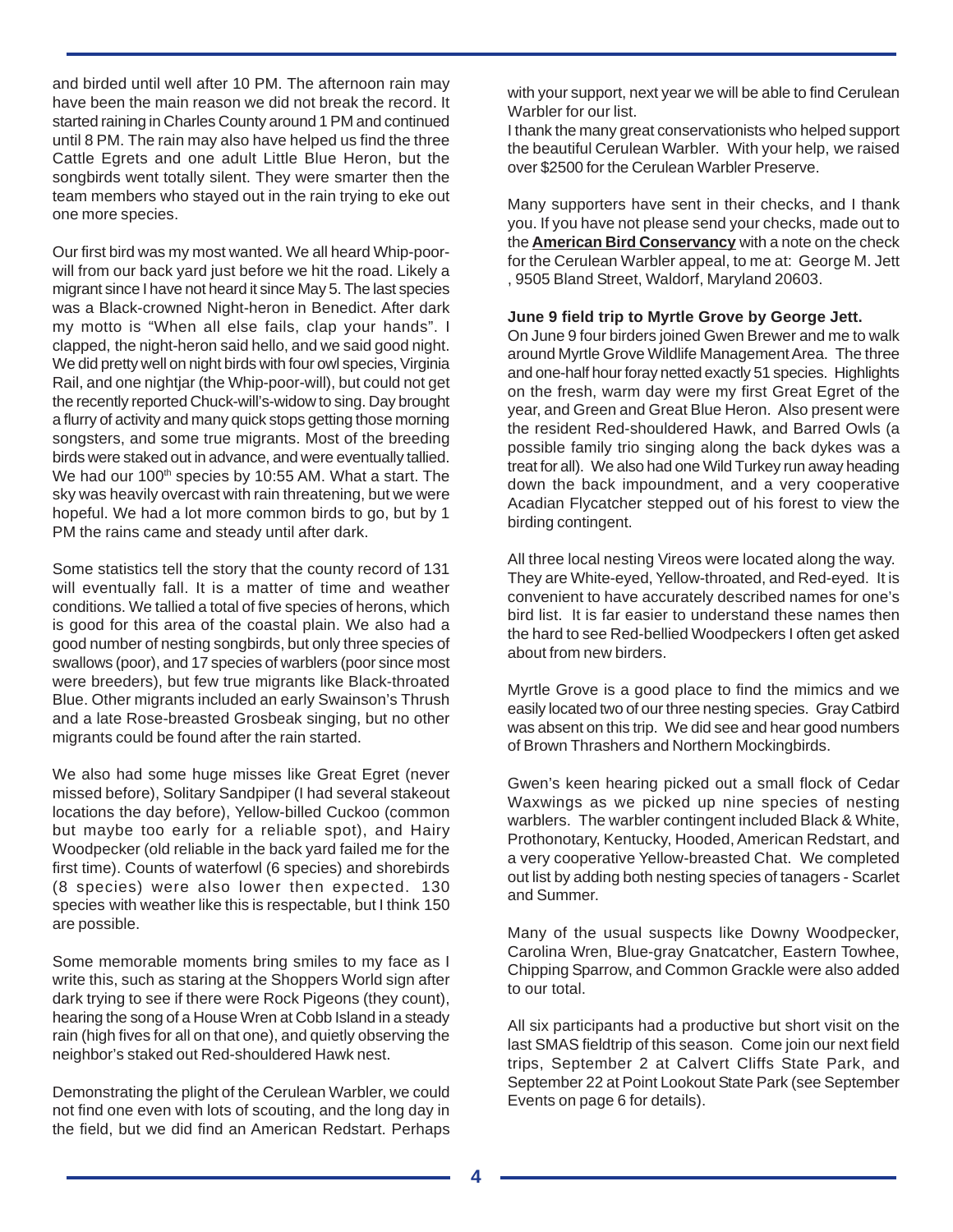## **WELCOME, NEW MEMBERS!**

James Clement, Huntingtown Warren R. Ashworth, Huntingtown Melinda Ayres, Port Republic Burnell Bennings, Mechanicsville Dorothy Bowles, Brandywine Beth Anne Clark, Waldorf Linda M. Collins, Huntingtown Mary Cryer, Leonardtown Leah T. Curlee, Waldorf David (first name only), La Plata Pamela Dotteilis, Indian Head G. Fleshman, Sunderland Sylvia Gibson, Bushwood John Goldsmith, Bel Alton Richard Graves, Waldorf Sonia Green, Clinton Linda Griswold, Waldorf Richard/Linda Haig, Mechanicsvlle Al Hastings, Sunderland Patricia B. Haynie, Chesapeake Beach Fred A. Holk, California Curtis Hules. Huntingtown Rita Jenkins, Clinton Benjamin Johnson, Callaway Wayne Johnson, Great Mills Ohnmar Karlin, Lexington Park Lois Kozlowski-Oconnell, Lexington Park

Dylan Krahler, Waldorf Kathy Luers, White Plains Elaine McConkey, Waldorf Jean McDougal, Solomons Mescal McKitrick, Oxon Hill Margaret Norris, Clinton Joe Pace, Temple Hills Marie Peterson, Mechanicsvlle Sandra Powers, Ridge Ruth Sabongan, White Plains Alice J. Sanders, Mechanicsvlle Alicia Stine, White Plains Mr. & Mrs. James E. Walc, Oxon Hill Sue Whaley, Brandywine Virginia Whitehouse, Dunkirk A Williams, Accokeek Gurtha Wooten, Temple Hills

### **ST. MARY'S RIVER FEST 2007**

The St. Mary's River Watershed Association holds its annual River Fest on Saturday, September 29, noon until 4:00 PM at the Chesapeake Bay Field Laboratory near the end of Piney Point road on St. George Island, St. Mary's County. Admission is free of charge. Attractions include skipjack rides, water quality sampling, seine netting, bird walks, other environmental activities, exhibits, live music, food and drink. Help sustain the environmental benefits of the St. Mary's River watershed by attending, rain or shine.

#### ○○○○○○○○○○○○○○○○○○○○○○○○○○○○○○○○○○○○○○○○○○○○ ○○○○○○○○○○○○○○○○○○○○○○○○ **MEMBERSHIP APPLICATION**

- Please enroll me as a member of the Audubon Family and the Southern Maryland Audubon Society. I will receive the chapter newsletter, *The Osprey*, and all my dues will support environmental efforts in Southern Maryland.
- Please enroll me as a member of the National Audubon Society at the Introductory Offer. My membership will also include membership in the Southern Maryland Audubon Society. I will receive National's *Audubon* Magazine, the chapter newsletter, *The Osprey*, and support national and local environmental causes. A fraction of my dues will be returned to the local chapter.

| <b>Chapter-Only Dues</b> (new/renewal)<br>Make check payable to<br><b>Southern Maryland Audubon Society</b> |   | <b>National D</b><br><b>National A</b> |
|-------------------------------------------------------------------------------------------------------------|---|----------------------------------------|
| Individual/Family _______ 1yr \$20 _____ 2yr \$38 ____ 3yr \$56                                             | П | Introd                                 |
| Senior/Student 1yr \$15 2yr \$28 3yr \$42                                                                   | п | Introd                                 |
|                                                                                                             | П | Senior                                 |
| 5                                                                                                           |   |                                        |

**Mail to: Southern Maryland Audubon Society Attn: Membership P.O.Box 181 Bryans Road, MD 20616**

**National Dues, Make check payable to National Audubon Society**

 $luctory$  Offer - 1 year  $$20$ uctory Offer – 2 year  $$30$  $\sqrt{\text{Student}}$  \$15